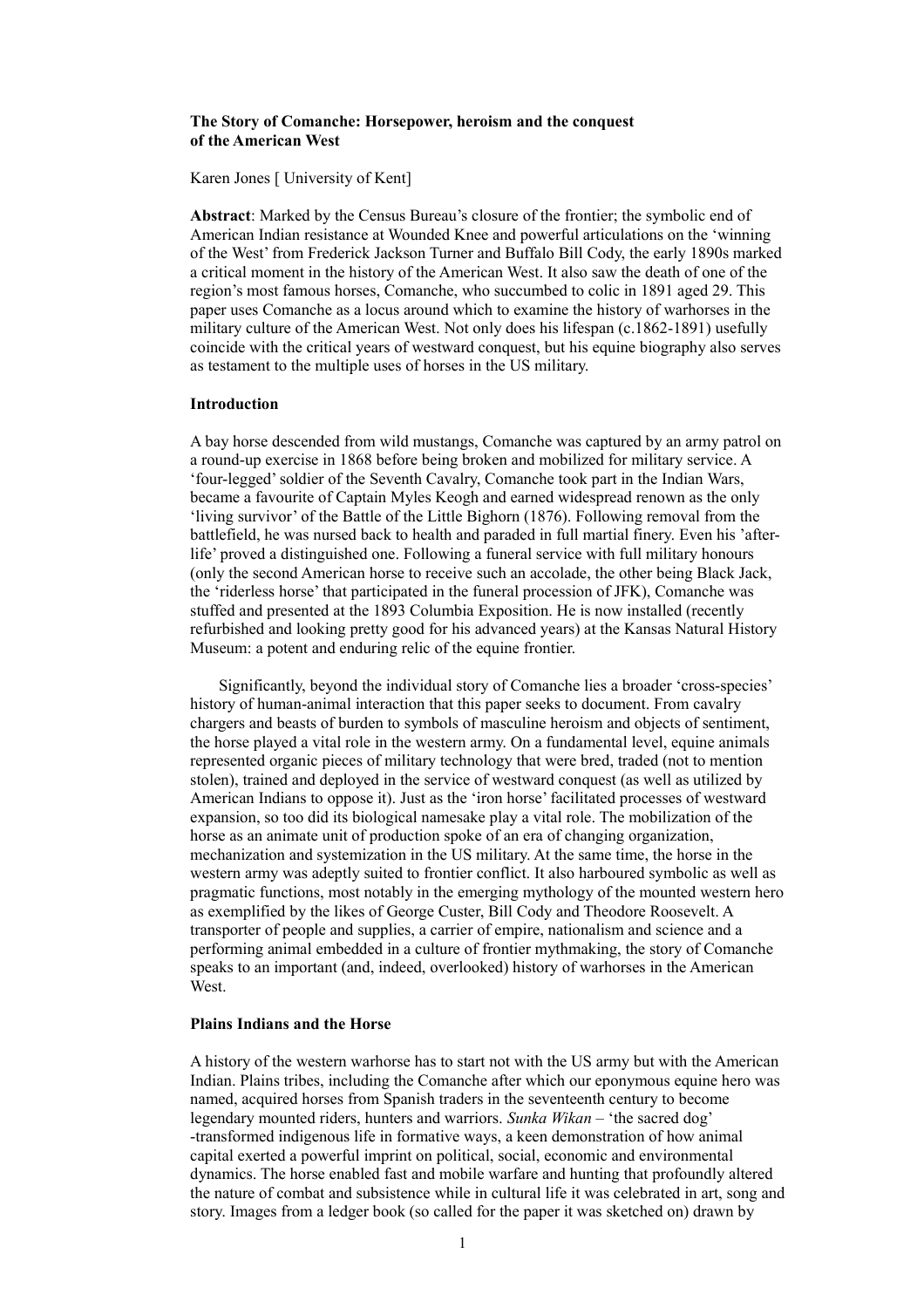Kiowa artist Half Moon offered a vibrant snapshot of plains life and the integral role played by horses therein.<sup>1</sup> Pictographs illustrated a mounted warrior in full regalia, with horse and rider both wearing the same 'armour' (a practice also borrowed from the Spanish) as well as an incident of mule stealing. Unsurprisingly given the usefulness of the horse, equine ownership swiftly emerged as a marker of military, economic and social power.

 In the martial ecology of the plains, tribes became expert at the selective breeding of horses for best purpose – notably the Comanche and the distinctive appaloosa horse – and developed keen abilities in identifying and selecting the highest calibre mounts. Buffalo runners were especially prized. The value of a horse was such that Plains Indians entered into raids or battles with the specific aim of acquiring equine prizes from their enemies. The Cheyenne and the Comanche considered the capture of horses an intensely heroic act while the Crow celebrated not only the taking of horses but their taking under particularly dangerous circumstances. Recognised as a valuable utility animal, horse care and maintenance proved essential. George Grinnell in his studies of the Pawnee and the Cheyenne noted how horses were only ridden for purpose and given training runs of up to three miles from camp, brought back, washed in the stream and rubbed down with sagebrush to keep them in 'pink condition.<sup>2</sup> In an attempt to preserve the vigour of their favoured warhorses, indigenous warriors rode to the site of battles on ponies (or even mules). On the field itself, most tribes adopted a strategy very different to the bravado of a cavalry charge in preferring to dismount and enter the fray on foot (often hoping to return riding the steeds of vanquished foe). Those that did adopt the charge, however, showed unparalleled skills of horsemanship. The Comanche proved adept at swirling around in a mass, moving into range, picking off their enemies only to move beyond reach. Riding bareback and at breakneck speed, mounted warriors dodged enemy fire by hugging the flanks of their steeds and shooting (with bow and rifle) on the ride – contravening the tactical conventions of mounted warfare in a fashion that confounded and enthralled the US Cavalry in equal measure. According to an old saying in Texas, the 'white man' would ride a horse until he was played out, the Mexican will take him and ride another day until he was tired and the Comanche would take over and ride to where he was going.

 A reflection of its unbridled utility, *Equus* was given great symbolic importance in the martial ecology of the plains. Ceremonies and rituals evoked good hunting, longevity and swiftness in battle. George Grinnell related a ceremony performed by the Cheyenne that involved a shaman spitting on the horse's forehead with a blend of medicine and spreading the concoction over the mane and withers. After a number of days without being ridden, the medicine man rubbed off the ointment to leave a horse with extra stamina. Animals used in action were dressed with colourful adornments to cultivate good fortune and invite the protection of powerful warrior spirits such as the Thunderbird. Horses wore elaborately decorated saddles, bridles and masks while their bodies were painted in bright colours (according to one commentator this marked them as a predator) and marked with the signs of protective deities and icons to denote speed and power (notably the zigzag). The horse played a role in the development of heroic codes and was duly incorporated into the folkloric canon of the warrior. For the Cheyenne, it represented an extension of the warring hero and so was painted with the same designs as appeared on his war shirt. A rectangle painted on the flank meant the animal and rider had led a war party, a short horizontal line denoted the counting of coup, a hand print on the right hip showed the horse had returned its rider from a dangerous infraction and a hoof referred to a successful horse raid. Notable fighters sometimes assumed an equine identity – Crazy Horse being the most famous – while stories and artwork ably communicated the status of the horse in indigenous warrior tradition. One need only take a look at the famous drawing on muslin of the Little Big Horn from White Swan, a Crow scout working for the Seventh Cavalry, to see the centrality of the horse in the military practise and cultural imagination of the Plains Indian $3$ 

## **The Frontier Army and the Equine Ecology of the Fort**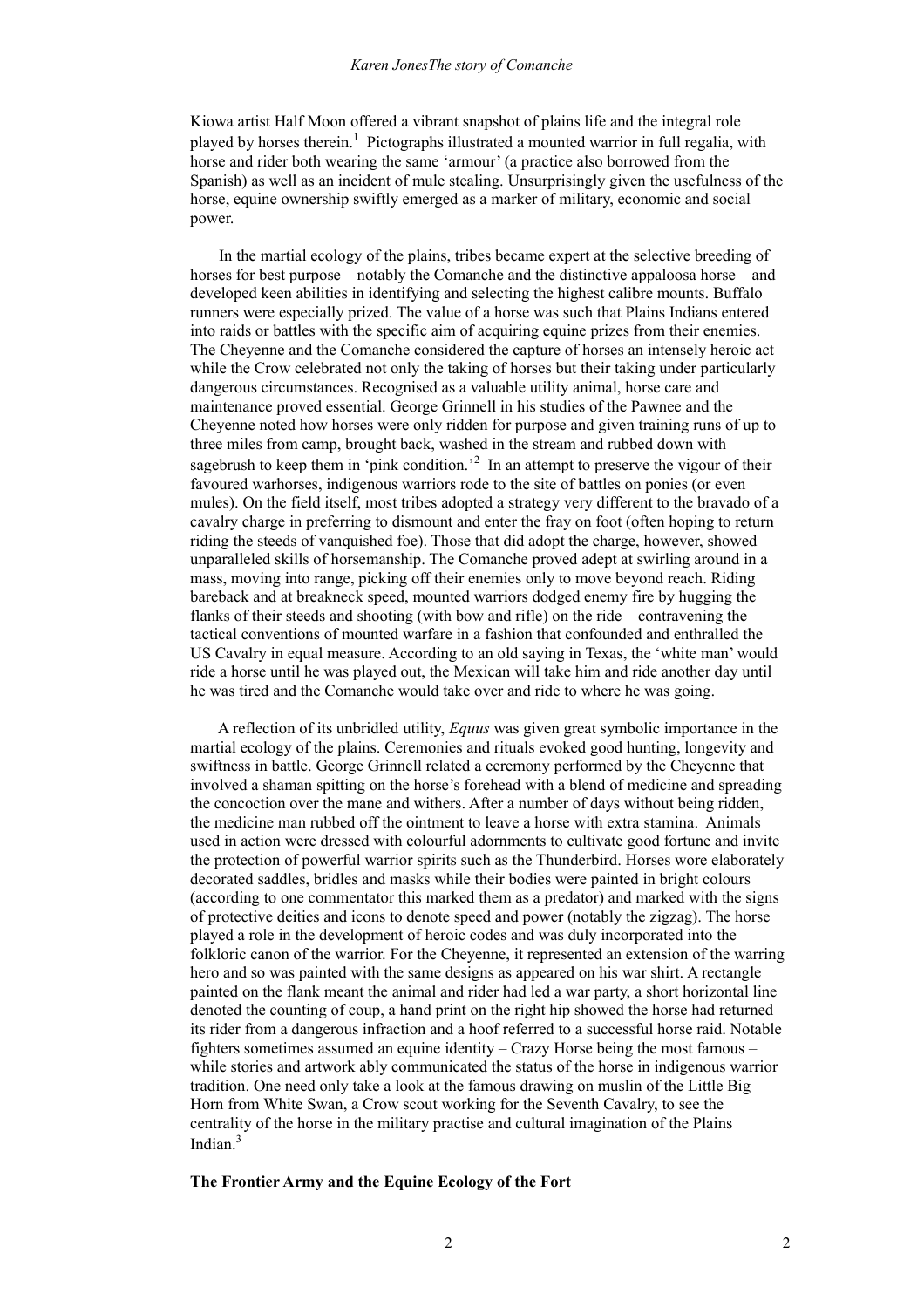The horse exerted a critical impact on the practical and symbolic operations of the US Army in the West. As such, we might see the organization of the frontier army in terms of an equine hierarchy that stretched from mule to charger, a faunal ranking order in which different representatives of the genus performed distinct jobs and on which were conferred particular identities. On a basic level, horses served the needs of transportation: either carrying men or equipment and allowing ground to be covered fast. The ubiquitous pack animal was the mule – maligned for its stubbornness and proclivity to bray loudly and in an unrefined way. It was, put simply, the literal workhorse of the frontier military machine. A prime candidate for an animal agent ignored in history under James Hribal's terms of class and species marginalization, the mule was one of the rank and file: often a 'hidden' actor in the dramatic telling of the equine frontier (Hribal 207: 101-111). John Finerty, journalist for the *Chicago Times* who volunteered to cover the expedition of Generals Crook and Terry to the Yellowstone in 1876 (Crook checked first that he could ride), labelled mules as 'unattractive animals, awkward… and vilely discordant. I consider that the average mule is obstinate, and even morose, in manner, and filthy, not to say immodest, in habit' (Finerty 1890: 64-5). They were, though, as Finerty acknowledged, blessed with some 'fine points also.' 'Handy with his feet' and a generalist eater, the mule proved invaluable in the hostile reaches of the western deserts. Atop the equine ecology, meanwhile, were the cavalry mounts, sometimes mixed breed mustang or Kentucky thoroughbreds, associated with particular officers and, accordingly, given names and equivalent heroic status that marked them (in the estimation of Libbie Custer, wife of the famous General) as 'half-human' (Custer, 1961: 96). Used as operational warhorses, these animals played a key role in logistics and gesture politics on the battlefield in the shape of military manoeuvres, scouting missions and the all-important cavalry charge. According to Finerty, the Battle of the Rosebud (June 1876) clearly signalled the function and the flamboyance of the cavalry mount: 'Out of the dust of the tumult, at this distance of time, I remember how well our troops kept their formation, and how gallantly they sat their horses as they galloped fiercely up the rough ascent' (Finerty: 125).

 The expansion of the United States into the western theatre during the middle years of the nineteenth century saw a massive expansion of numbers across equine ranks. In 1845, the army bill for forage stood at \$99,794.20, a figure which increased thirteen-fold to  $$1,287,327.91$  in  $1850-1 - a$  signal of the increased military presence in the West associated with westward expansion and fed by the establishment of new army posts in Texas, California, New Mexico and Oregon. Subsequent years, especially the 1865-1890 period, saw commitment to horsepower increase with the deployment of the Plains Cavalry to remedy the 'Indian problem.' The scale of the equestrian economy under arms in the West during these years was impressive: the number of martial equines as of June 30, 1868, consisted of 9,433 cavalry horses, 749 artillery horses, 17,866 mules and 1,808 officers' mounts (Dobark 1998: 23). In turn, the growth of the frontier army created a series of important logistical issues: how to obtain the necessary horses and mules in the first place; how to transport them to where they needed to be; and how to train and maintain them at (often isolated) outposts. Horses were typically procured from the east, but increasingly the government sought remounts from traders and stock-raisers in the West. So crucial was the issue of horse supply that Percival Lowe, author of *Five Years a Dragoon, '49 to '54* (1906) and head of transportation for the working party that established Fort Riley in 1853 advised that the army should establish breeding stations in the trans-Mississippi region. This would ensure a steady stream of equine recruits as well as providing a 'showground' of fine specimens that would indicate to traders and stock raisers the 'kind' of horses the military wanted. Commenting on army procurement requirements at Fort Leavenworth, Lowe noted exacting standards from the commanding officer as to the specific qualities of a dragoon mount: 'Two or three times at evening stables the Major pointed out to Mr Calvert the kind of horses he wanted, the models that suited him best, all to be sorrels of good color – chestnut or red sorrels would do, but no light colored ones, no white noses – white feet not absolutely barred, but unless exceptionally sound would be rejected. Sound feet, flat, sinewy legs, sound hocks and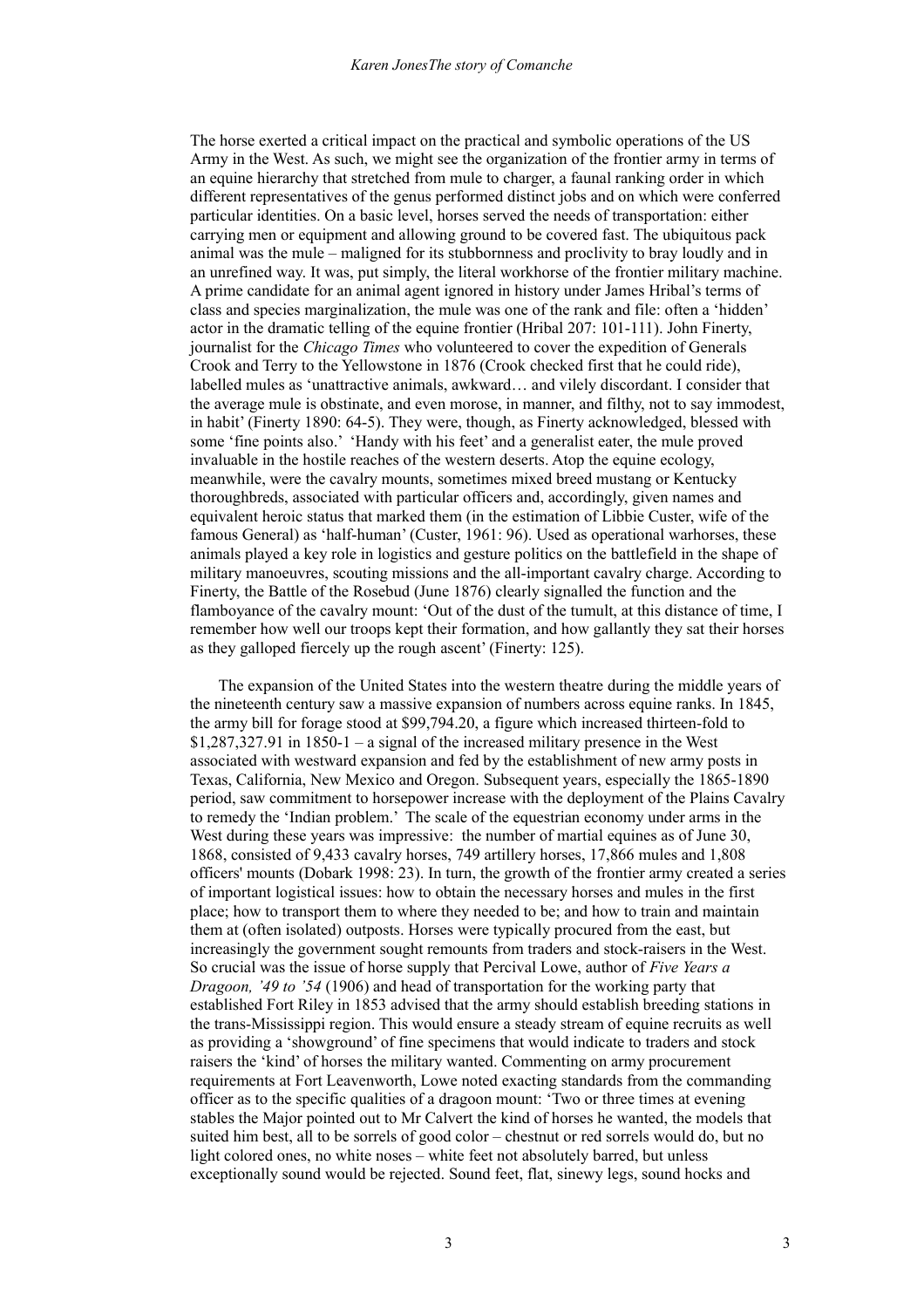#### *Karen JonesThe story of Comanche*

knees, arms and quarters well muscled, short, sinewy back, high withers, rangy neck, bony head, bold eye – no "hog eyes" – five years old, fifteen to sixteen hands, preferably fifteen and a half, all natural trotters and well broken to saddle' (Lowe 1965: 118-9). Lowe himself was no stranger to the rigours of the martial equine economy – running 600 pack trains from the North Platte where the army wintered spare mules and driving them to Fort Leavenworth in the spring of 1857-8 in the service of the Utah Campaign, no small feat in an era before the railroad and faced with myriad threats from inclement weather to rustlers or Indian raiding parties.

 Comanche joined the army payroll as a result of this growing horse-trading network. A bay horse of fifteen hands with a white star on his forehead, he roamed the southwestern plains, an area known as the 'Great Horse Desert,' from birth (c.1862) until his capture six years later as part of a wild horse roundup. The 'mustangers' (as the equine traders were known) caught wild horses, gelded them and then presented them for procurement. Comanche was purchased as part of an army consignment from a horse dealer in St Louis on 3 April 1868 for the sum of \$90. According to Edward Luce, one of the many writers who have celebrated Comanche in latter years, this internment augured good fortune for the horse: 'no longer would Comanche range the plains of Texas and Oklahoma, nor would he stand hunchbacked in the river bottoms and the cottonwood trees seeking protection from snow blizzards. Those days were gone forever. He was a cavalry mount now. He would have corn, oats, and the best of hay for his fodder, not the hard straw-grass and brush roots he previously had to scrub and dig for. No more would he have to rub and scrape against a tree to get cockleburs out of his rough, shaggy coat – his master and rider would do that for him' (Luce 1939: 7). Luce's testimonial presented a somewhat rosy view of military life (aside from the assumptions of understanding equine cognitive preferences) but his artistic license did contain some salient reflection on the benefits of a cavalry career in terms of livery and livelihood, veterinary care and welfare.

 Fort Leavenworth represented a key site in the horse economy of the frontier army. It was the home of the First Dragoon regiment and presided over in its early years by Stephen Kearney, career soldier who had seen service in the 1812 War and was the author of *The Cavalry Manual* (1840), a handbook for mounted soldiers that emphasised the gentle voice in horse training. As westward expansion proceeded apace, Leavenworth (along with a string of other forts, posts and camps that numbered more than 130 by 1874) serviced the protection of explorers, surveyors, settlers and travellers and emerged as a key staging post in the Indian Wars. Equine considerations developed accordingly (the First and Second Cavalry were founded in 1855 with specifically western mandates) while the requirements of remounting, acclimation and distribution dominated activity at the fort for, arguably, the remainder of the century. It was at Leavenworth that Comanche and forty other mustangs disembarked from the railroad to be tried out. They were duly branded with the letters 'US' on their left shoulder, with a regiment number and 'C' denoting cavalry on their left thigh and corralled for inspection. Major Joel Elliott regarded them as a fine lot.

 Arriving at Leavenworth in spring 1868 to secure replacement animals for those lost during operations over the winter, Lieutenant Tom Custer (the brother of the General) spied Comanche along with his consignment and requisitioned them for the Seventh Cavalry. At another western outpost, Fort Hays, Kansas (established in 1866), Comanche began his training as an equine recruit. The regimen here (and indeed at other stations) was rigorous but fair, based on the remit of 'adjusting this fine lot of horses so as to make the best use of them.' Tenderfoot animals were placed with old-timers to learn new tricks. Acclimatisation meant getting accustomed to the military day with its seventeen calls from 5:50am to sundown; saddle and livery accoutrements; tolerance of drums, bugles and weapons fire and, of course, drill and bridle training. After each drill, the horses were watered and fed with corn: equine welfare remained a paramount consideration. As Lowe pointed out, horses could expect kind treatment from their instructors and any officer contravening the humane code was admonished sternly: 'It was an ironclad rule that every man must be gentle with his horse. Abusing a horse was the unpardonable sin. Peevishness, kicking,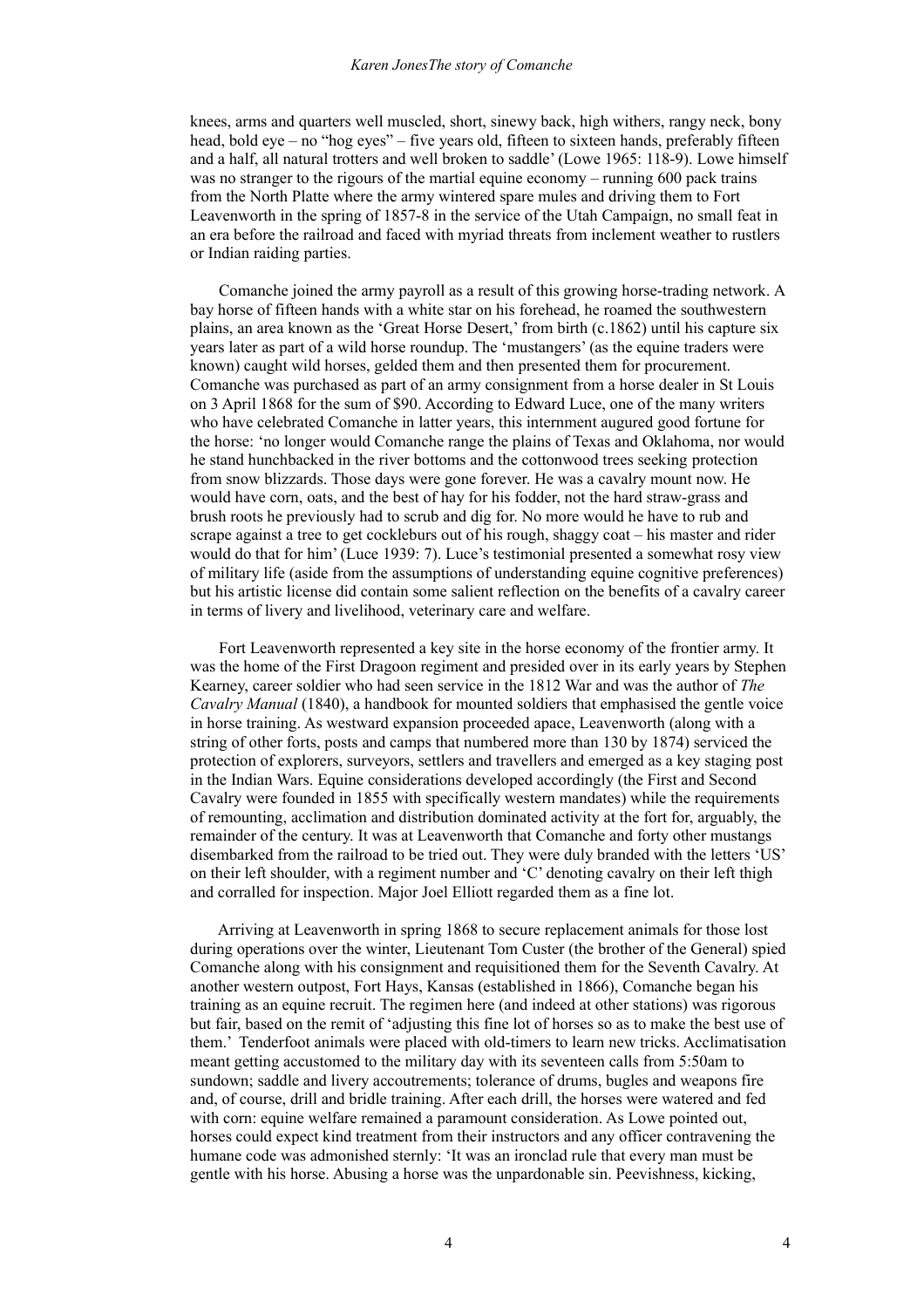jerking, swearing at, the unnecessary spurring or violence of any kind would not be permitted to go unpunished, and non-commissioned officers were sure to report any infraction of the rule. Everything must be done for the comfort of the horse' (Lowe: 119).

 Cavalry practice was as much about training the men as the horses. Mounted drill took place every day with sabre and pistol exercises, as much to instruct humans as their charges. Every recruit was given a copy of *Saddling and Bridling as Taught in the Seventh Cavalry* by Brevet Major General Gibbs and published the same year as Comanche entered service. A glance at period testimonials suggest a cross-species accord in which new recruits, two and four legged got used to one another and the military life. A. F. Mulford recalled bareback riding at camp with the Seventh near Bismarck, a practice manoeuvre 'to give you confidence in your ability to ride' as well as mounted training on the drill ground with hard targets for troops to 'see how many bullets they can put through the tack man' (Mulford 1878: 92). Lowe recalled the sometimes hilarious occasions where mounted troops headed for the watering hole after drill 'in outrageous disorder' and one day when he was a new recruit when his steed 'Murat' bolted at drill and provoked one Irish officer to write a song about it (Lowe: 76). With human and horses seen as raw materials to be necessarily conditioned to military ways, it was no surprise that the new men were sometimes called 'shavetails' after the fashion of the mules whose tails were shaved to make it easier to grab them. In time, meanwhile, the training needs of the equine martial economy led to a dedicated Cavalry School at Fort Riley, opened in 1893 as a 'school of instruction for drill and practice for cavalry and light artillery' where officers received instruction in hippology, horseshoeing and farriery, equitation and horse training, minor tactics, drill regulations and topography.

 An operational fort with its full complement of equine functionaries needed a lot of fodder. The story of warhorse in the West is thus dominated by grain and grass. Animal feed was typically purchased at the nearest available markets while hay was procured by the farmed labour of troops near the posts (although if garrisons were newly established, under threat or on the march, local contractors were used). Such was the issue of raising fodder that General Dodge in 1865 sent mowing machines to the outposts in his department (where the cost of hay was \$20 to \$50 per ton by contract) in order to reduce the man hours used in troops toiling the nearby fields. The equine (and, indeed, broader subsistence) needs of an army station meant that early settlers saw military presence as both security device and veritable cash cow. Local farmers were delighted, for example, when the cavalry arrived at Fort Riley in 1853 (Dobark: 10). Elsewhere too, the requirements of food, forage, firewood and livery requirements led to the emergence of a buoyant frontier capitalism fuelled by the needs of army presence. John Bratt, working out of Fort Kearney as a freighter contracted to the government in 1866, toiled as a hay cutter in Goose Creek, a few miles away, with lucrative results. Selling for as much as \$126 per ton, Bratt made good money from the mule and cattle teams that came to the site from the fort on a daily basis to retrieve wood, logs and loose hay. It was the 'most exciting time' he ever experienced but a dangerous occupation, not least in the fact that local Indians saw a salient and easy way to attack military presence by burning fields, stealing camp equipment or ambushing contractors. Bratt remembered a 'constant state of siege.' In one particular incident, two workers played poker in their tent blissfully unaware of Indians stealing their horses, leaving 'the two mountaineers…angry and swearing' and having to walk to the fort to raise the alarm (Bratt 1921: 84-92).

 The horse was, in the martial ecology of the West, what environmental historian Richard White has called 'an animal of enterprise' (White 1994: 256). *Equus* serviced the utility needs of the military in diverse ways. It also emerged as a key participant in the leisure economy of the western army. At Fort Riley, the officers integrated horses into the recreational life of the outpost. As reported by the *Junction City Union* of 19 March 1887, the Seventh Cavalry had constructed a half mile race track at the fort to stage competitive meets between stationed officers and local equestrians. One such event, held in May that year, pitted Lieutenant W.J. 'Slicker Bill' Nicholson in a horse race against local man,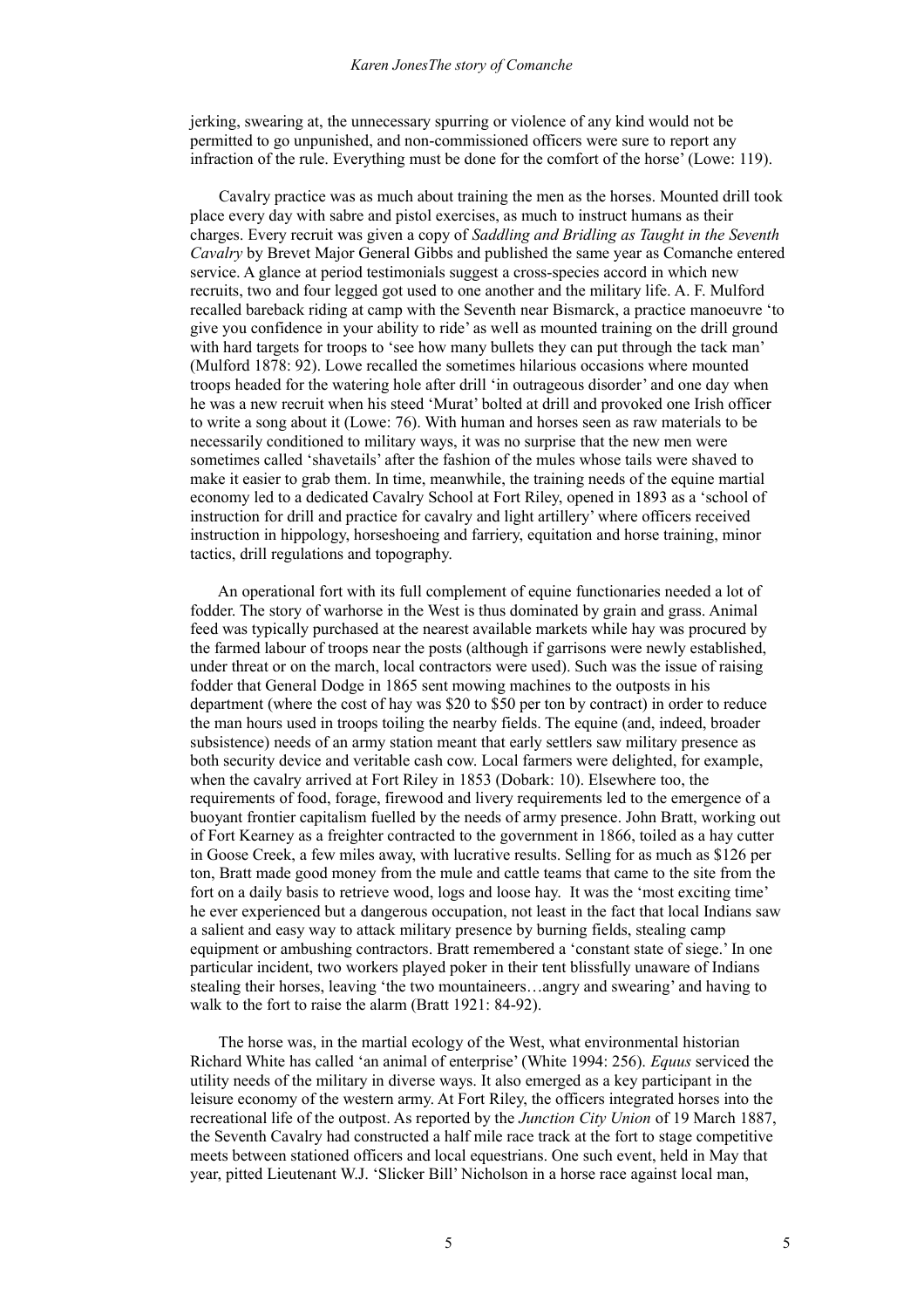Moses Waters. Nicolson prevailed. Horse talk dominated conversation at the fort, not least in the clubhouse that hosted race meets, polo matches and social events. $4$  As one officer recalled: 'Post life was then, as it is now, like life in a small town, and talk was largely of horses' (Pride 1926: 320-5). The *Republican* of 13 July 1900 applauded the camaraderie of equine events: 'for it arouses a healthy rivalry between the various organizations and furnishes a class of sport that is good for anyone to see.<sup>5</sup> With officers keen to play the game, local horse breeders also made a steal selling polo ponies at \$10-\$20 each.

 And what of Comanche? He became a favourite of Captain Miles Keogh, who (in the customary fashion of cavalry officers) repaid the government to the tune of their purchase requisition and served as favoured mount on campaigns out of Fort Hays and, after 1873, Fort Lincoln, when the Seventh was posted there. A horse whose service marked the glory years of the Plains Cavalry (1865-1890) and who took part in scouting missions, boundary surveys, emigrant protection and military engagements, Comanche stood as a marker of equine presence in the pacification of the frontier. Unlike the thousands of remounts known only by number, this famous bay of the Seventh got a name that paid heed to his western breeding and his army service. Nomenclature itself told a story: making of Comanche a genuine frontier article in a lexicon of equine titles that saw officers name their steeds with familial, fraternal, 'pet-names', favour an exotic bent, reference physical or character attributes or pay homage to (as in the case of Comanche) historical moments of multi-species biography. Tethered at the farriers in the autumn of 1868 to have an arrowhead removed from his hindquarters – the result of a ruckus with Comanche Indians on the Cimarron River that September – the horse reputedly 'yelled' like a Comanche and his *nom de plume* was created.

### **Comanche on the March: War Horse and the Indian Wars**

On 2 July 1874, Private Theodore Ewert described the Frontier Army on the march, roused by bugle calls of 'The General', 'Boots & Saddles', 'To Horse' and 'Advance':

The companies wheeled by fours into line of march, the officers dashing up and down the column with an air of importance, the men cheerful and full of chatter, and as we cast our eyes for the last time on Fort Lincoln up the valley, we saw the ladies of our command waving their scarfs and handkerchiefs in sad farewell, and just as we left the last ridge that overlooked the valley the men gave three hearty cheers (Frost 1976: 8).

Headed for the Black Hills, led by General George Armstrong Custer and his favourite steed 'Vic', the procession of Indian scouts, a battery of three Gatling guns and a cannon, an infantry battalion, and 110 wagons, flanked by the ten companies of the Seventh Cavalry, faced out on a 1200-mile trek over sixty days to plot opportunities for prospecting, science and potential sites for army posts. Also with the corps were a lot of horses, the two-mile train that snaked out of the fort in a symbolic display of martial power marked by its equine presence. From cavalry mounts at the front to the mule pack train at the rear, the horse proved a vital part of the machinery of the frontier army on the move. In fact, the full extent of the martial equine economy was most evident on the trail, so much so that its daily routines seemed to be governed by what I call 'horse time.' Napoleon famously said that an army marched on its stomach. The experience of the frontier army showed – in actual fact – that stomach was invariably an equine one.

 The testimony of cavalry officers ably reveals 'horse time' in action. Fred Tobey, member of the L Troop of the Seventh Cavalry, left St Louis in July 1876 for the frontier and the Yellowstone Expedition. His diary talked of the importance of food and rations (for both men and horses), while the movement of the cavalry train was dictated by horsepower and the constraints of equine sustenance: the troop waited when the animals needed to graze, rest or take on water. Without forage, the train was hobbled and had to wait for the pack train of supplies (which was pulled by mules) to arrive. Meanwhile, the realities of campaigning across challenging terrain limited the miles covered each day. In chilly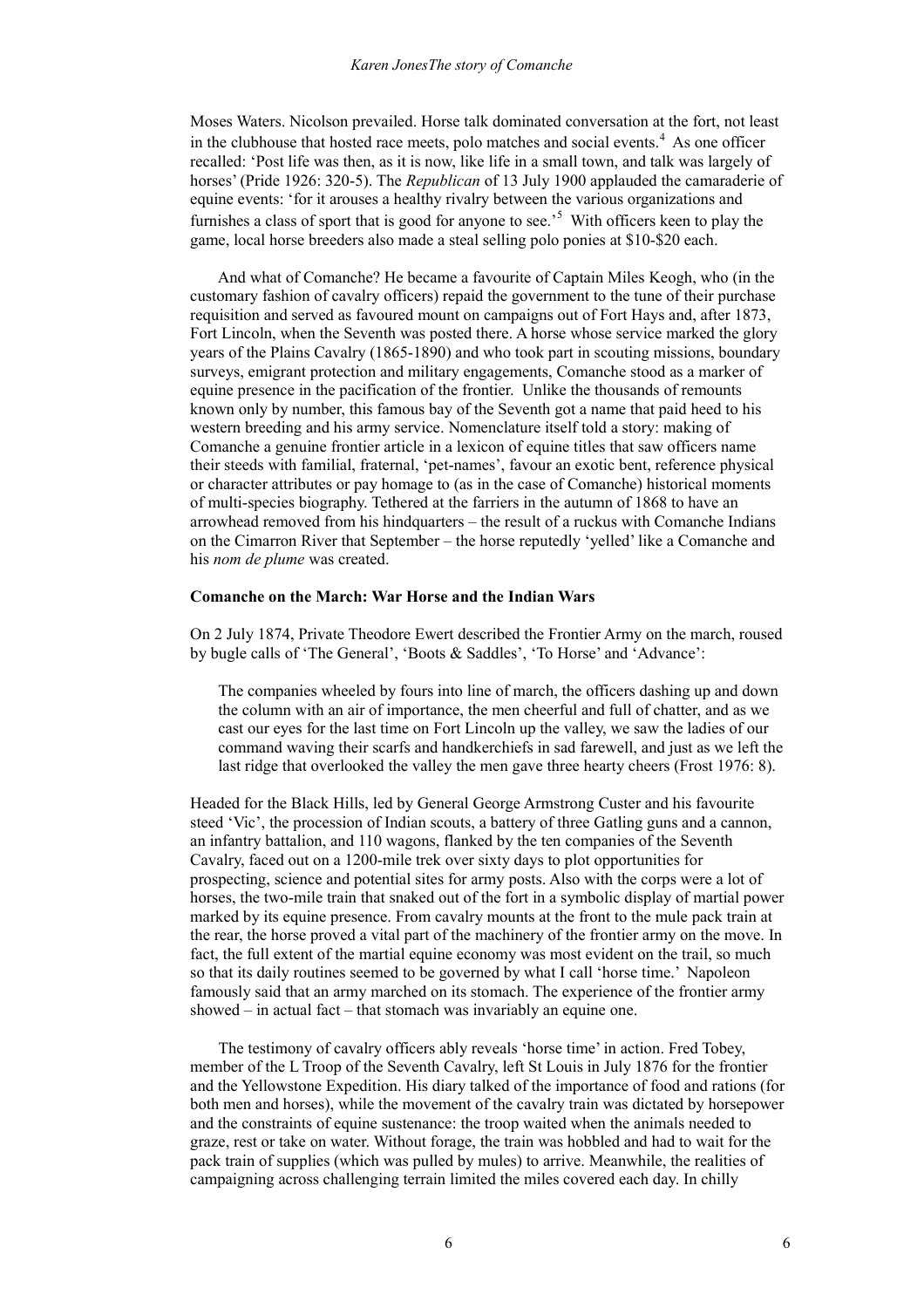conditions, the troop dismounted to walk with the horses every hour to 'keep them from freezing.'<sup>6</sup> Edward S. Godfrey, second lieutenant in the Seventh, described in similar fashion the mechanics of the cavalry on the move. The horse remained at the very centre of activity and organization. On an average day, Custer rode ahead with the advance guard, selecting camping spots, two columns trailed behind, followed by the rear guard with the wagons, packs animals and beef herd. One troop marched up to half a mile ahead of the train and then dismounted to allow the horses extra grazing time. Each troop horse carried its rider, alongside 80-90 pounds of equipment and a hundred rounds of ammunition. Six mule wagons towed up to a massive 5,000 pounds of kit each and when they laboured or their packs fell the entire unit was slowed down. In total, the wagon train contained 150 vehicles, including thirty days forage and rations. The combined efforts of horsepower dragged the train between ten and forty miles a day, depending on 'the difficulties or obstacles encountered, by wood, water and grass, and by the distance in advance where such advantages were likely to be found' (Godfrey 1921: 7-8). Keen attention was placed on the welfare of the animals, as Godfrey noted, when the cavalry train stopped on a hot day, the horses unsaddled and men rubbed their backs until dry then turned them out to water and graze under control of the stable guard (consisting of one non commissioned officer and several privates). An hour after sunset when camp had been struck and the horses corralled to graze, the officers remounted and took their equine charges to watering holes before tying them nearer to the camp and feeding and grooming them. At the end of the day, horses were picketed outside the officer tents for security. Interestingly, as Godfrey noted, the 'horse time' of the American Indian was also noted, not least in the way in which the cavalry inspected pony droppings at abandoned camps to see how long ago their inhabitants had left (Godfrey: 16).

 Another locus of horse labour on the trail was hunting. Gathering wild game represented a valuable source of food for the army when rations ran low. Men talked eagerly about suppers of buffalo and venison as vastly preferable to army bacon and hard tack. There was also a strong sporting tradition among the officers. 'Buck fever' proved a frequent affliction. Libbie Custer recalled the excitement of game seen near camp, and one officer so paralyzed by the sight of wild turkeys 'he became incapable of leading, to say nothing of firing his gun: he could do nothing but lie down, great strong man as he was, overcome with excitement' (Custer 1898: 33). Custer and his officers took time to hunt on the trail and rewarded their mounts with hard tack treats. Journeying across the prairie on favourite horses 'Vic' and 'Dandy,' Custer played pathfinder, commander and hunter hero with flourish. On one occasion, the over zealous general put a bullet through the brain of his horse by mistake, leaving him marooned a few miles from the column in 'Indian country.' Custer's experience might suggest the idea of recreational hunting in a military theatre as foolhardy, but sporting pursuits actually served as useful exercise for horse and rider given its training, patrol and mapping aspects. Custer remarked there was 'nothing so nearly resembling a cavalry charge as a buffalo chase' (Custer 1874: 47). Hunting also fended off tendencies to boredom and listlessness. Custer saw bison hunting as a route to 'break the monotony and give horses and men exercise' (Custer 1867). It also serviced the performative politics of the cavalry in an affectation for mounted heroics, masculine bonding and the symbolic claiming of ownership over space and animals. Described ebulliently by period witnesses were the sporting 'thoroughbreds' who the army hosted for hunting pursuits including eastern elites and foreign dignitaries. One outfit led by General Fitzhugh in 1870 boasted two companies as escort (some 300 men), as well as ice-houses to store game and wine, waiters in evening dress and French cooks. William Cody, employed as a hunting guide, recalled the revelry of the camp and the empty bottles strewn on the plains where the party had camped 'for years afterward' (Cody 1894: 137-9). According to army wife Katherine Fougera, the hunt brought 'a glamor to army life that nothing ever quite equaled' (Fougera 1942: 78).

 When the frontier army entered the fray, meanwhile, the horse was a critical actor. In combat with Plains Indians, officers spoke of thundering pursuit, mounted engagements, strategic movements and equestrian codes. Fully cognisant of the importance of the horse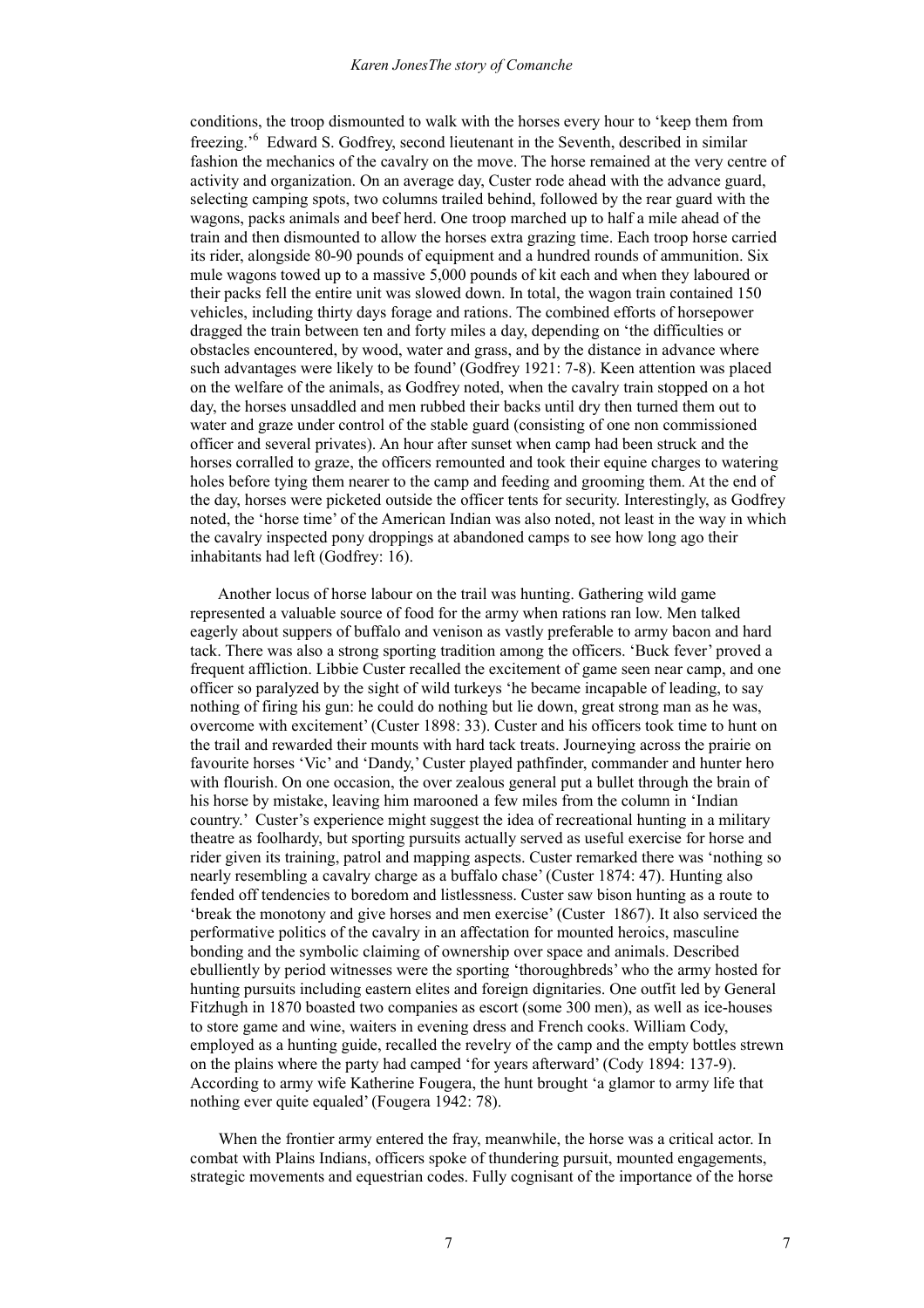in indigenous life, the Cavalry took 400 ponies and mules from Cheyenne Dog Soldiers at the Battle of the Summit Springs (1869) and Custer had officers kill 800 horses belonging to the Cheyenne at Washita (1868). Of particular note in the horse culture of the western army was the preference of Custer to 'colour code' his companies by their horses. As he noted in *My Life on the Plains*, 'After everything in the way of reorganization and refitting which might be considered as actually necessary had been ordered, another step, bordering on the ornamental perhaps although in itself useful, was taken. This was what is termed in the cavalry "coloring the horses," which does not imply, as might be inferred from the expression, that we actually changed the color of our horses, but merely classified or arranged them throughout the different squadrons and troops according to the color' (Custer: 141). This 'uniformity of appearance' made it easy to identify troops from a distance, and not only for the Cavalry but also for their enemies. According to Indian accounts, the grey horses of Company E were the most obvious to spot in the melee of battle.

 Military action certainly provoked a keen attachment between horse and rider, a sense of co-veterans in conflict, of symbiosis and shared gaze. Accordingly, some officers were sharply critical of Custer's plan to 'colour' the horses as it separated rider from favoured steed. Captain Albert Barnitz expressed consternation that his well-trained old chestnuts would be sent off to a different regiment and warned of desertions in the ranks (Utley 1977: 204-5). Horses earned plaudits for their tenacity of spirit, stirling service and endearing personal quirks. Western writer Owen Wister described the horse as 'his foster brother, his ally, his playfellow' (Wister 1895: xxvi). Comanche came in for applause as a veritable warhorse. 'He could work harder and keep in good flesh on less feed than any other horse in the regiment. He was equally good in the Indian Territory in Kentucky and in the cold regions of the Northwest. He had an easy, fast gait; could carry a man on a hard, all-day march and be fresh all the time' one observer commented.<sup>7</sup> An altercation on the Saline River, Kansas in 1870 saw him shot in the right leg and lame for several weeks. Captain Edward Luce duly reported how he 'came through like an old soldier' (Luce: 44). Percival Lowe, Sergeant with the dragoons in the late 1840s and early 1850s and based mostly at Fort Leavenworth tallied up some 3,000 miles on his horse 'Chubb' during a summer campaign escorting wagon trains between forts: 'An officer said to me when talking of this campaign, 'Well, you did not have any mounted drill for some time after that!" (Lowe: 119). Old horses were typically turned over to the Quartermaster to be auctioned and when Lowe's mount sold off to a Missouri farmer for \$50 the officer 'requested him to see that the horse was well cared for, which he promised to do, told me where he lived, and invited me to see him, which I did two years later, dined with him and told him and his wife the horse's history.' Lowe's replacement horse, a deep chestnut of sixteen hands called Bruce, in turn became 'my special pet; every soldier's horse ought to be' (Lowe: 75-6). As Lowe pointed out, the issue came down to one of trust: 'good men and horses having faith in each other will follow the right kind of leader to victory or annihilation without a murmur' (Lowe: 137-8). For some, even the humble mule earned adoration – General Crook famously became very attached to his mule Apache, who he preferred to ride for his surefooted stance and stamina, while teamsters took to decorating the bridles of their mules with fox or coyote tails to mark them apart.

 Animal capital fuelled the military conquest of the plains, rendering *Equus* a highly prized commodity as well as loyal aide. Certainly, some would argue that the accord between cavalryman and mount was not always as rosy as Hollywood movies or nostalgic testimonials would have us believe (Peter Thompson, cavalryman with C Company, noted that his compatriots saw their steeds typically as 'restless brutes' (Magnussen 1974: 189)) but as a working animal, the value of the horse was unequivocal. As Colonel Clarence Clendenen noted: 'Often in fact, a horse was more important than a man. It was usually possible to recruit another man; it was often impossible to replace a lost horse' (Brown 1935: xii). Dependent on horsepower, issues of supply and maintenance proved decisive aspects of the military experience in the West. Mindful of the deleterious impacts of equine mortality during Civil War campaigns, Lincoln had authorized the appointment of a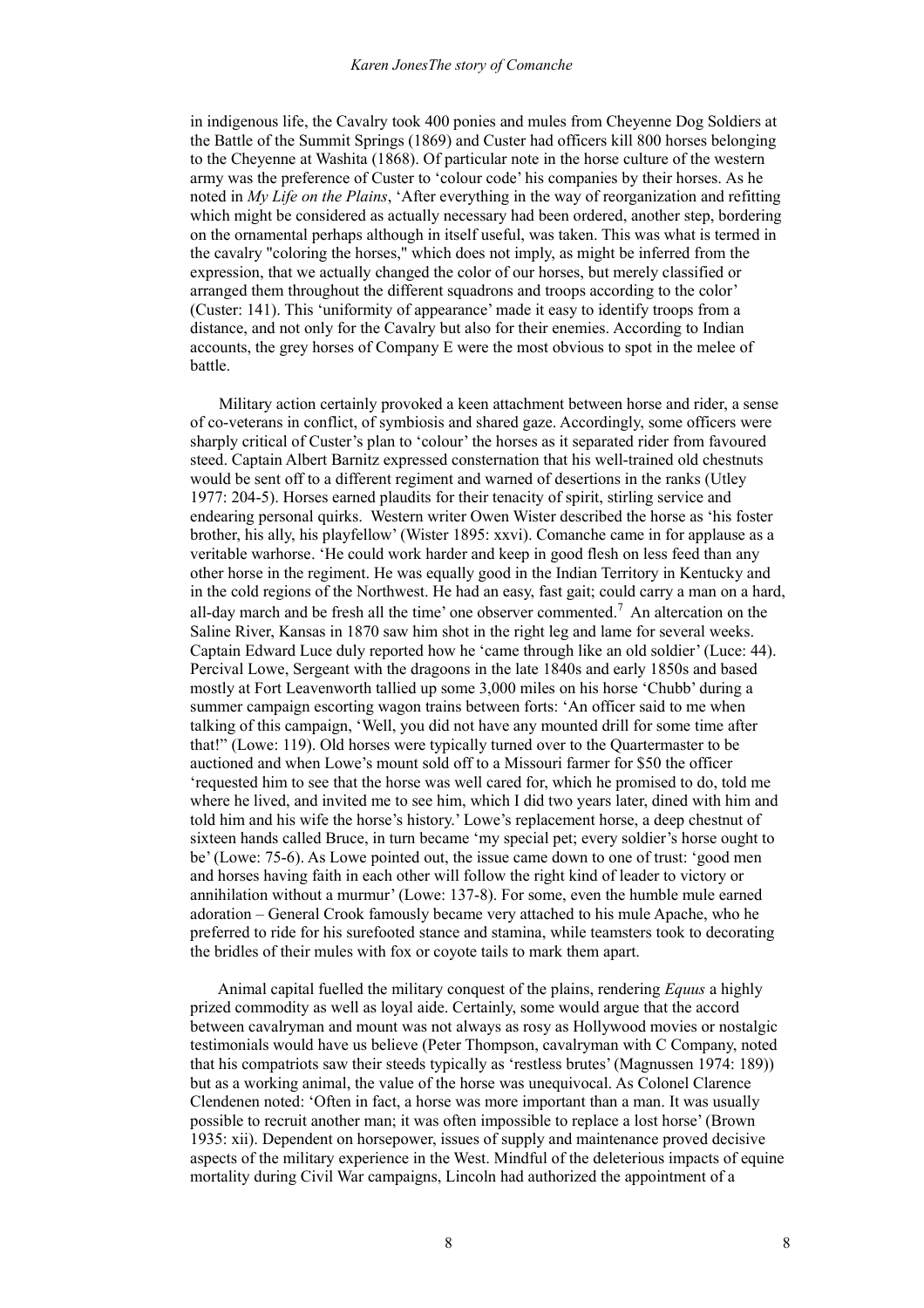veterinary surgeon (ranked at Sergeant-Major and paid \$75 a month) for each cavalry regiment (1861), a complement that was doubled with the creation of the Seventh to Eleventh regiments in 1866. Army veterinary provision may have improved but the demands of the western theatre comprehensively challenged the limits of care. Threats to equine wellbeing on the march were myriad, ranging from horse stealing and enemy combat to stampedes and accidents. Dr John Honsinger, appointed to the Seventh as veterinarian in 1869 was killed during a Sioux ambush in October 1873. Cavalrymen famously found horses from the Seventh on raids of Indian villages after 1876, while stealing seemed to be widespread in some segments of settler culture (a horse named 'Custer' was traced to a Canadian Mountie who bought him from a trader in 1879). According at least to Gen. O. E. Babcock who reported in 1866: 'I found all through the territories, where I inspected, a great many animals, horses and mules, with the brand "US".<sup>28</sup> Known as the 'terror of terror on the plains', a stampede raised the prospect of a whirling mass of equine hysteria that caught up horses and mules, wagons and men. On one occasion, careening animals from the Seventh (probably spooked by Indians or wolves) gathered together in a 'mad rush of destruction' that saw 600 horses and mules either escape or be killed (Lowe: 131).

 The western landscape tested the mettle of man and horse alike in the shape of poor grazing, alkali streams, steep ravines and muddy rivers, snow and freezing rain. In this theatre, the greatest constraint on the healthy exercise of 'horse time' on the march was exhaustion and starvation. Comanche acquitted himself well – E A Garlington – Brigadier General of the Seventh: 'The horse *Comanche,* was a substantial and hardy animal well suited to the cavalry service of that day; a good walker and feeder; could live on what the plains afforded when grain was no longer available' (Brown: 31) – but many of his equine compatriots fared less well. On the Washita Campaign in the winter of 1869, David Spotts of the Nineteenth Kansas Volunteer Infantry offered a litany of equine threats on the trail. Camped at Nescatunga Creek, he and comrades dug into a sand bed for protection from freezing conditions and covered the horses in grass and saddle blankets. 'Had the horses not been blanketed well, and sheltered by the trees, some would have frozen to death' he noted. Some horses belonging to the regiment had bolted and two officers were sent off to find them – leaving a number of men without mounts and forced to walk or ride in the wagons. As more snow fell and rations ran low, troops were forced to eat bison jerky and horses graze on cottonwood trees. As consequence, Spotts noted now 'some of the horses are getting pretty weak and we have to go slow and stop often until the snow is gone and the feed is uncovered' (Spotts 1928: 54-70). The troop took to drilling on foot, which Spotts felt was done 'to keep us occupied and that we may learn more the duties of a soldier' while men trailed the mule teams hoping to pick up spilt corn to use for food. Ailing animals were duly killed: 'Whenever a mule or horse is too weak to travel he is left behind and before the rear guard leaves camp they are killed and any other property is burned. Wagons, saddles or harness are put in the fire so that there will be nothing the Indians can make use of.' (Spotts: 149).

 During the campaigns of 1876, the average mount in the Plains Cavalry carried its rider more than 2,000 miles. Travelling across desolate and potentially hostile terrain, the issue of rations loomed large. Custer pressed hard and fast to rout the Indian and when forage and hard tack ran out (and the mule teams sent to the Black Hills to fetch supplies didn't return) conditions became desperate. Men walked to preserve the stamina of their mounts and when animals could walk no more, despatched them with a bullet. Finerty recorded how:

 Our horses played out by the score, and between two and three hundred dismounted cavalrymen were marching in the rear of the wonderful infantry battalion. Every little while the report of a pistol or carbine would announce that a soldier had shot his horse, rather than leave it behind, with a chance of being picked up by straggling Indians. Some of the poor beasts fell dead from the effects of fatigue and want of proper forage, but a majority simply lay down and refused to budge an inch further.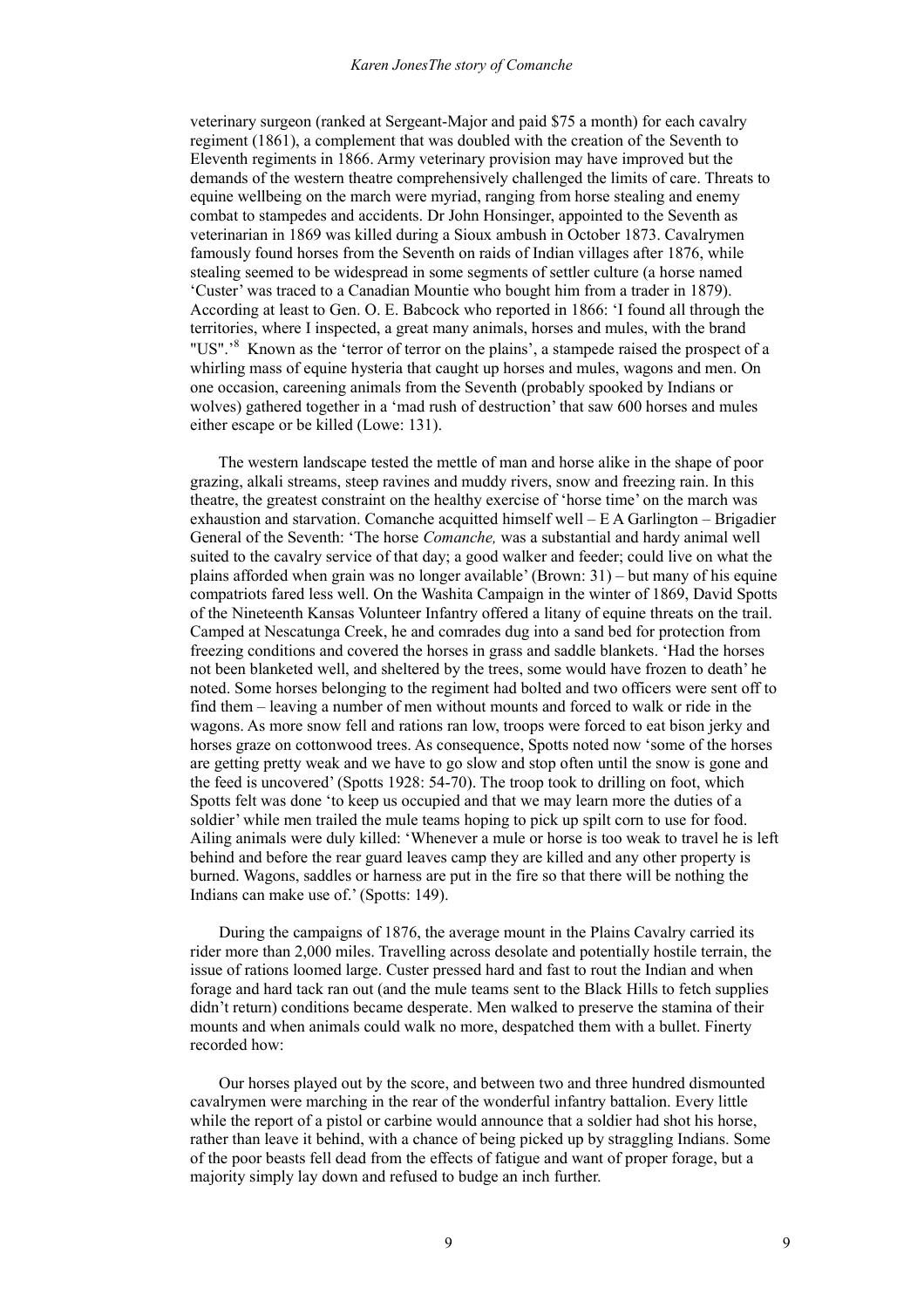Soldiers resorted to skinning their dead mounts and eating horse steak (an accompaniment to the roasted cacti they had resorted to but which had left many with dysentery). Lieutenant Lawson baulked at the idea, proclaiming 'I'd sooner think of eating my brother!' but soon enough joined his comrades on what became known as 'horse rations.' As Finerty pointed out, 'hunger is a great sauce, and Lieutenant Lawson dined on horse steak, like the rest of us, before many days' (Finerty: 246-8). Lack of sustenance compromised the equine abilities of the train and also raised the spectre of insubordination. Officers conjured with the idea that Custer might be murdered and the General himself ordered the slaughter of company horses (amounting to some six hundred during the campaign) in order to maintain troop discipline. In the midst of this, Finerty managed to inject some black humour into proceedings, writing in his diary of the culinary experimentation of the trail thus: 'As I sampled all kinds of equine meat on the trip, I will give my opinion of that style of diet in brief: Cavalry horse, younger than preceding and not too emaciated, produces meat which resembles very bad beef; Indian pony, adult, has the flavor, and appearance of the flesh of elk; Indian pony, colt, tastes like antelope or young mountain sheep; mule meat, fat and rank, is a combination of all the foregoing, with poke thrown in' (Finerty 270). By the time the Seventh Cavalry reached the Little Bighorn in June 1876 they had been operating on half forage for six weeks: not a good grounding for battle.

### **Horsemanship and Heroics: Centaurs and Equine Celebrities**

In his book *Horse, Foot and Dragoons: Sketches of Army Life at Home and Abroad* (1888), Rufus Zogbaum offered an impression of the Frontier Army at close of day resonant with equine presence: men lounging with cigars and their horses 'munching their evening allowance of grain,' other tethered to ropes 'while the soldiers are busied grooming them under the watchful eye of the sergeants. Huge mess-chests, bags of grain, cooking utensils black with the smoke of many a fire, lay about and some of the men are engaged in arranging the saddles and equipments.' The 'horse time' marked by the cavalry was starkly evident. The next day, trumpets brought all to attention, horses and mules 'neighing and stamping, awaiting the coming meal' as men breakfasted on antelope, beef, trout and coffee. At the sound of another bugle, the amassed contingent moved out:

 Like one man they rise into their saddles and sit motionless. Still another signal, and like a machine started by some invisible power the column moves, one cannot help but admire the soldierly ease and grace with which they sit in their saddles, ranks well aligned, shoulders squared, heads erect, eyes to the front, their harness and equipments shining in the sunlight, not a buckle or strap out of place, carbines clean, and swinging at their sides ready for immediate use, brass-shelled cartridges peeping from the well-filled prairie belts, horses and riders moving with the quiet and orderly precision that long training and constant habits of discipline alone can create. And the horses! Did you ever see better mounts? See that troop of sorrels that is just now passing! They have been in the field for weeks, and have passed through stream and canon, over plain and desert, through thick alkali dust and sticky mud, yet how their coats glisten, and how proudly they arch their necks and champ their bits, moving along at a rapid walk, guided by the firm pressure of the practiced hands of their well-drilled riders!.., do not men and horses look ready for instant work, and work, too, of the most serious kind? (Zogbaum 1888: 105-119).

 Zogbaum's vibrant account of mounted choreography spoke of a cavalry train both organic and mechanical, projecting American might into the wilderness and marching, with impeccable timing, to the same tune.

 The relationship between horse and rider emerged as a critical part of the folkloric canon of the soldier hero. The horse – importantly – played a vital role in this drama. Equestrian skill marked Cody as a 'knight of the plains' and 'American centaur' while Custer's heroic mantle was invariably a mounted one. Libbie Custer described her husband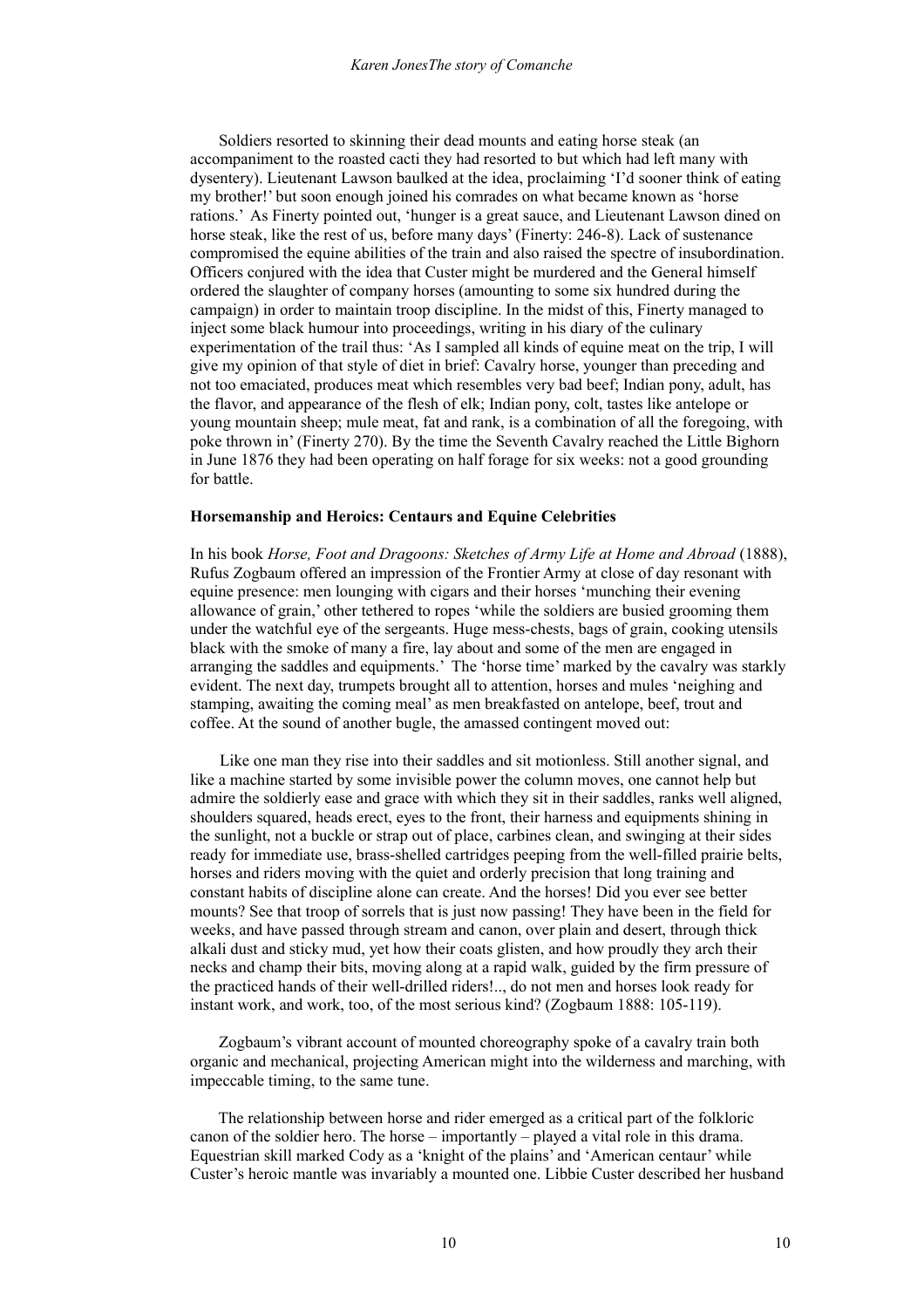#### *Karen JonesThe story of Comanche*

in customarily gushing prose as the soldier hero exemplar in perfect synchronicity with his steed: 'Horse and man seemed one when the general vaulted into the saddle. His body was so lightly poised and so full of swinging, undulating motion, it almost seemed that the wind moved him as it blew over the plain. Yet every nerve was alert and like finely tempered steel, for the muscles and sinews that seemed so pliable were equal to the curbing of the most fiery animal… With his own horses he needed neither spur nor whip. They were such friends of his, and his voice seemed so attuned to their natures...By the merest inclination on the general's part, they either sped on the wings of the wind or adapted their spirited steps to the slow movement of the march.' An intuitive connection (and command over) the horse marked Custer as both natural and noble. One of Custer's mounts, Dandy, had been picked out from a roster of 500 horses obtained by the army in winter 1868-9. Named for 'his spirited manner' and known, according to Libbie, for his 'proud little peacock airs he never forgot except when he slept' the character of the horse was adeptly reflected the character of his rider (Custer: 106-8). Known for his stamina, an exhausting bouncing stride and determination to ride at the front of the column, Dandy proved a perfect foil to the ostentatious general.

 If Custer represented the most famous two-legged actor at the Battle of the Little Bighorn then Comanche was his four-legged equivalent. Many, in fact, assumed that he was Custer's steed so dazzling was his heroic status. When the Boy General and his men made their final cavalry charge on 25 June 1876, mystery surrounded their last movements. There was no doubt that the exhaustion felt by horse and man contributed to the rout, as did the foolhardy command decisions of Custer and the adept horsemanship of the Lakota and the Cheyenne led by Crazy Horse. When other regiments arrived at the battlefield two days later they found forty-two cavalrymen of the Seventh and thirty-nine horses fallen on Last Stand Hill. Nearby, in a cottonwood grove on the Little Bighorn River was Comanche, weak and severely injured, a four-legged veteran standing alone as 'lone survivor.' Mystery surrounded his survival, as one period account put it: 'how the old war-horse escaped no one can tell.<sup>,9</sup> Meanwhile, in the retelling of the Last Stand, there was a further misnomer – the epithet 'the only living thing to survive the Battle of the Little Bighorn,' discounted Lakota and Cheyenne enemy combatants and their horses as well as the remnants of Reno and Benteen's regiments fighting nearby. As for Custer's horses, Vic was reputedly spotted in an Indian encampment in later years while Dandy, who had been with the pack train and didn't see service, was retired from the army and placed with Custer's father.

 Comanche's ascent into equine superstardom began with one officer recommending a bullet through his brain. Others, though, took pity on the horse, tended to his wounds with zinc and made him a reviving mash with Hennessy brandy. He was led fifteen miles across the bloody plains to a steamer, settled into a specially made stall and floated the 950 miles downstream to Bismarck. A signal of his growing fame and hallowed status as a carrier of collective mourning, claimants for 'saving' Comanche were myriad. At Fort Lincoln, Comanche was placed under the care of blacksmith Gustave Korn (who replaced the fallen Keogh as his de facto 'owner') and veterinarian Dr Charles Stein (who had joined the Seventh in July 1875) to begin a lengthy rehabilitation (including a specially designed belly sling in his stables as the animal could not stand). Eighteen months later he had recovered (albeit with an enduring taste for whiskey mash) to become a beloved mascot of the fort and Second Commanding Officer (in Keogh's absence). Fawned over by officers and visitors, Comanche enjoyed beer and sugar lumps and was reputedly at his happiest chumping his way through flowerbeds, wallowing in mud and rifling through rubbish bins. General Orders No.7 proclaimed by Colonel Samuel Sturgis in April 1878 mandated his special care. Valorised as a decorated veteran of the battlefield and regarded as a sacrosanct body, he was not to be ridden and allowed free rein at the post. Major Wey noted 'the first time that I saw "Comanche" I was on stable guard at old Fort Meade, Dakota, Terr. He was roaming around loose and was annoying our horses on the picket line when I tried to chase him away by picking up a small pebble and throwing it at him, and was cautioned by the corporal of the guard not to molest him in any way as it was a court-martial offence to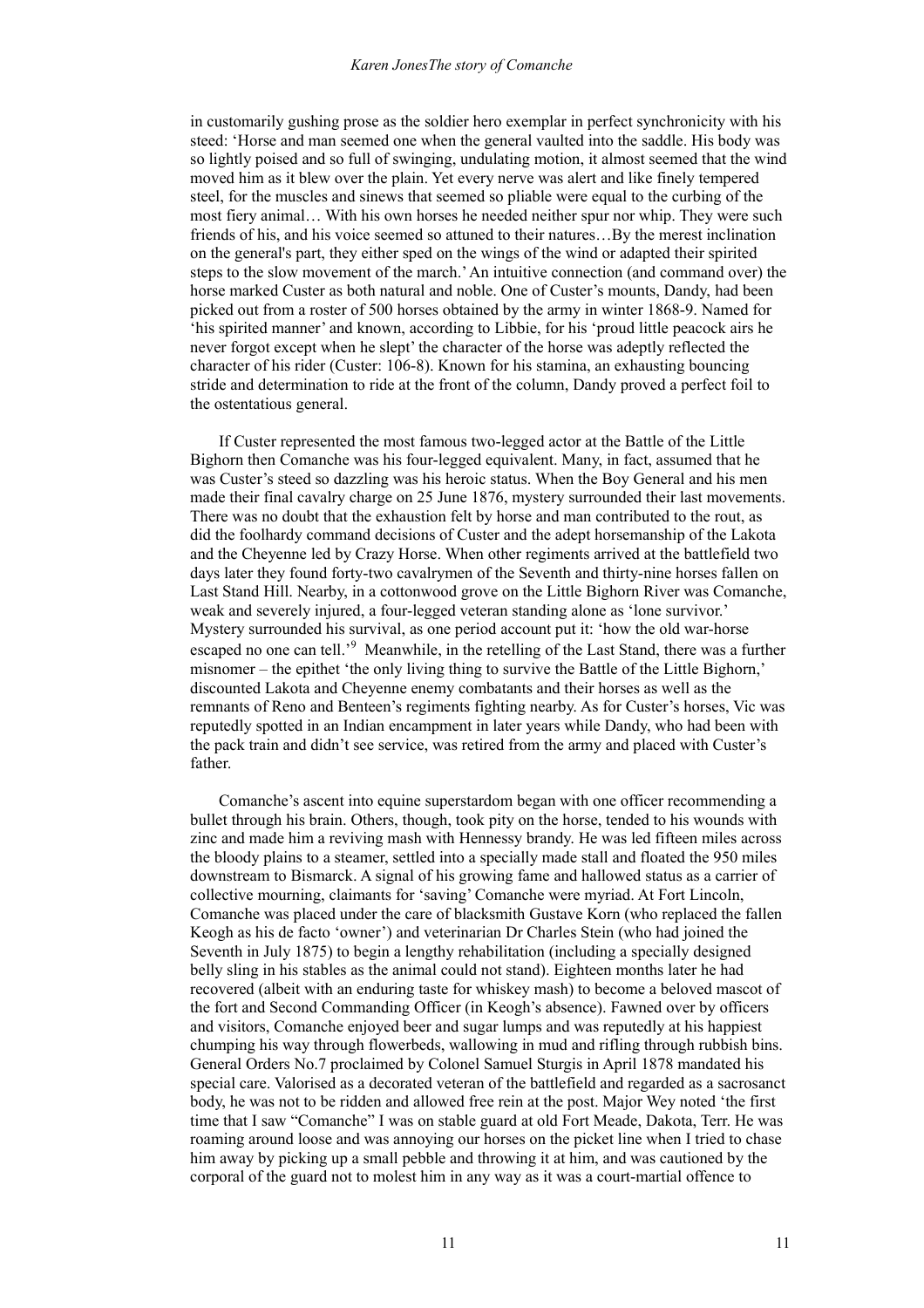either strike or ride him.'<sup>10</sup> Every June 25, Keogh's famous mount was draped in a mourning shroud, dressed with stirrups facing backwards to celebrate the fallen and paraded as a fitting symbol of the tragedy of the Last Stand. He was, as the General Orders stated, a symbol of bloody tragedy, his battle scars able to communicate the pathos of that day more eruditely than any oral testimony. The only ordinances of their kind issued by the US Army, General Orders No.7 reflected a community, both local and national, coming to terms with the gallant catastrophe of the Little Bighorn and investing in the animal a special quality as mute witness. As Sturgis' commanding note put it: 'his very silence speaks in terms more eloquent than words of the desperate struggle against overwhelming odds' (Luce: 68).

 Comanche died in 1891 and was buried with full military honours but that was not the end of his legend. Instead, officers arranged for his body to be taxidermied by renowned practitioner Lewis Lindsey Dyche at the Kansas Natural History Museum, but having not paid the \$400 fee, Comanche remained on display in Kansas where he swiftly became a symbol of valour and martial sacrifice. He was transported to the Columbia Exposition in Chicago (1893) for display in the Kansas building. Although billed as an 'old war horse' by *The Report of the Kansas Board of the World's Fair Managers* he stood in the Kansas building next to other taxidermy mounts from Dyche.<sup>11</sup> Across town, arguably in Comanche's spiritual home in terms of cultural imprint, Buffalo Bill Cody wowed audiences with his equestrian skills in a triumphal 'Wild west show' that presented westward expansion in all its sabre-rattling and patriotic grandeur and featured Custer's old rival, Sitting Bull. Back in the Kansas Natural History Museum, the plaque in front of Comanche's permanent exhibit paraphrased Sturgis' Orders in commemorating the 'desperate struggle against overwhelming numbers of the hopeless conflict and of the heroic manner in which all went down on that fateful day' (Dallas 1976: 13). Particular attention was lavished on the idea that within Comanche's consciousness was locked the true story of the battle. The Seventh Cavalry was marked by 'horse time' and now its story appeared to be bound up in equine memory and given eternal life in the form of a taxidermy creation. As Lieutenant Henry Nowlan reputedly said as he spied Comanche roaming the battlefield site, 'He still lives!' (Godfrey: 38).

## **'If Only He Could Talk': Warhorses and the Winning of the West**

According to Tom Swearingen of the University of Kansas Natural History Museum, Comanche has had more battles fought over him than he ever participated in as a warhorse of the Plains Cavalry (Lawrence 1989: 23). From historical associations and museums in Montana and South Dakota to the Custer National Battlefield, Yellowstone National Park and Fort Riley, interested parties vied to have him repatriated to a permanent resting place with them: marking the 'after-life' of Comanche just as contentious and intriguing as his army career. He remained through the twentieth century, an expert guide to the world of Custer, the Seventh Cavalry, and, more broadly, to westward expansion itself. For the first few decades of his posthumous display he was in the museum entrance, without a glass case and eagerly stroked by reverent onlookers. Some took hairs from his tail as their own souvenirs (meaning that Comanche went through several tails during the course of his 'after-life'). Visitors saw his scars as marks of honour and traded in the idea of him as a living memento of the day – a reference both to the idea of eternal preservation embedded in the taxidermy concept itself and the cult of authentic witness. As *The Animal World* put it: '"Not a soul survived to tell the tale," is a melancholy fact; but Comanche remains to connect the living with the dead.<sup>12</sup> Photographs and toys carried forth the legacy of Comanche the romantic warhorse and poetic valedictions were made to his honourable service. A 'stirring poem' written out in full (often in press and officer journals) from Colonel John Hay offered stanzas to Custer's heroic 300 in the fashion of Tennyson's *Charge of the Light Brigade* illustrated Comanche's hold over the national psyche:

On the bluff of the Little Big Horn,

At the close of a woeful day, Custer and his three hundred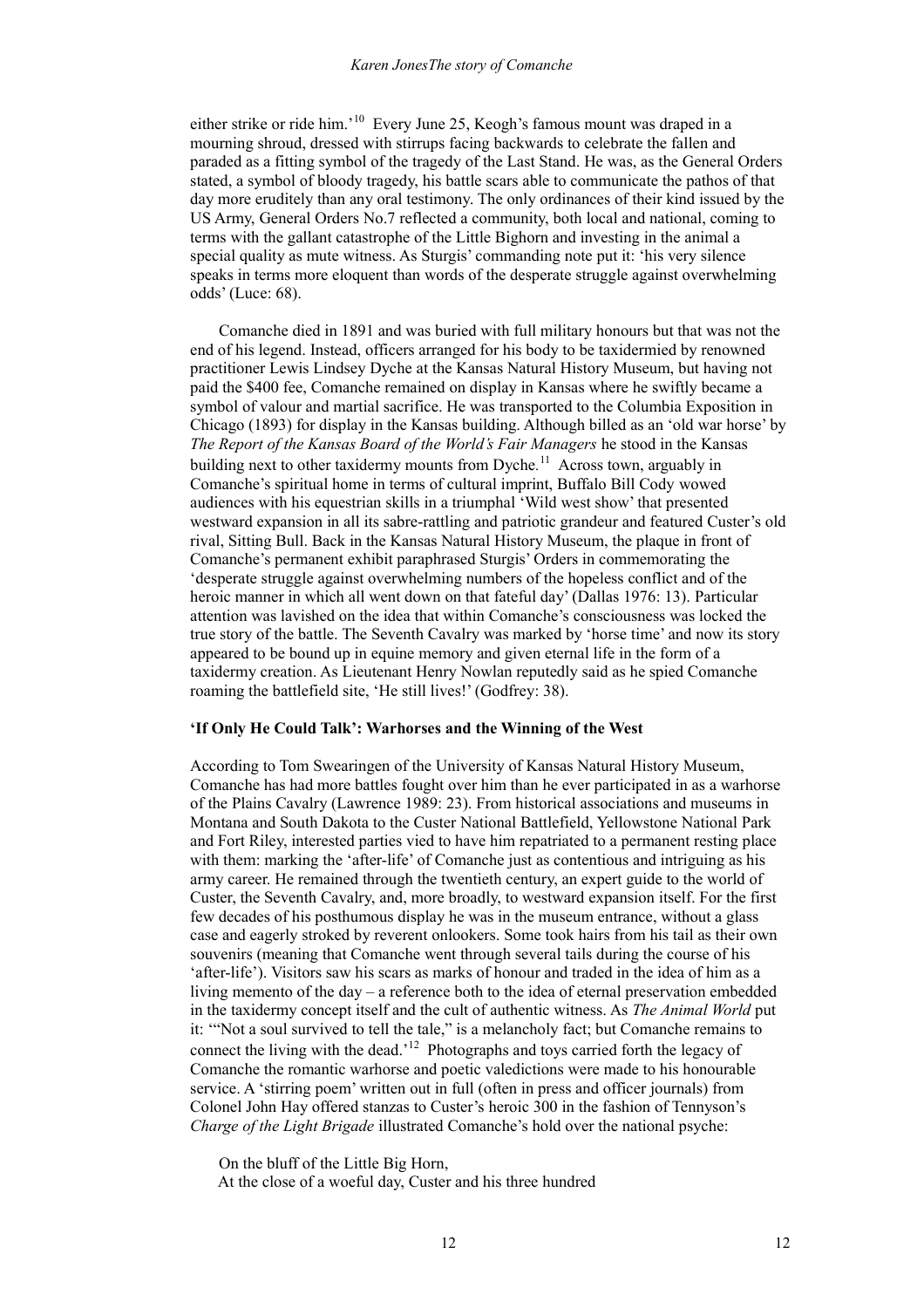In death and silence lay

 And of all that stood at noon day, In the fiery, scorpion ring, Miles Keogh's horse at evening Was the only living thing.<sup>13</sup>

A medium-sized bay horse descended from wild mustangs and captured by the US Army on a routine patrol had come to bear an illustrious and enduring mantle. As animal artefact, he bore the physical traumas of the Little Bighorn while at the same time earning hallowed status as 'lone survivor.' He trod a line between the wild and the domestic, celebrated as a product of the rough and ready frontier and a finely tuned beast under the subtle steer of the soldier hero. He was named after the Indian and rode with the Cavalry: a product truly of the West in the heady days of nineteenth-century conquest. Comanche symbolised the animal in war (in all its variety) but most definitely was invested with a 'half-human' personality, to quote Libbie Custer. As the twentieth century moved on, his cultural meaning changed. With the Seventh mechanized, Comanche became a noble signifier of a past age of warfare and a source of nostalgia to the old guard. To the Plains Indians, the sobriquet 'lone survivor' was symptomatic of the vantage of American empire, one that neglected to see the indigene as rightful resident of the West (the plaque in front of Comanche's exhibit was changed in 1971 to read 'symbol of conflict'). Refurbishment in 2005 attested to his continuing hold over the national imagination. While not been able to speak in the fashion of 1960s TV sensation Mr Ed, he was certainly a mouthpiece through which generations of American articulated their views on the West. Meanwhile, beyond the equine celebrity of Comanche lie the testimonials of thousands of warhorses on the American frontier, from the cavalry mount to the pack mule. Collectively, their history points to the integral role of 'horse time' in the frontier experience and the fertile terrain to be had from writing the 'four-leggeds' into history. The warhorse influenced the mechanics of westward expansion from transport and logistics to reconnaissance and mounted warfare. Warhorses also roamed the American West in symbolic guise, laden with cultural meanings and canonical carriers of martial mythology. As Sergeant Charles Windolph noted as the Seventh left Fort Abraham Lincoln six weeks before the Battle of the Little Bighorn: 'You felt like you were somebody when you were on a good horse, with a carbine dangling from its small leather ring socket on your McClelland saddle, and a Colt army revolver strapped on your hip; and a hundred rounds of ammunition in your web belt and in your saddle pockets. You were a cavalryman of the Seventh Regiment. You were a part of a proud outfit that had a fighting reputation, and you were ready for a fight or a frolic' (Hunt 1947: 53-4). We can only guess what Comanche might have said of the Seventh. He seemed to like the whiskey, at any rate.

# **Bibliography**

Amaral, Anthony. (1961) *Comanche: The Horse that Survived the Custer Massacre,* Los Angeles: Westernlore Press.

Appel, David. (1951) *Comanche: The Story of America's Most Heroic Horse,* New York: World Publishing Co..

Bratt, John (1921) *Trails of Yesterday*, Lincoln: The University Publishing Co..

Brown, Barron (1935) *Comanche: The Sole Survivor of All the Forces in Custer's Last Stand,* Kansas City, Missouri: Burton Publishing Co..

Cody, William (1894) 'Famous Hunting Parties of the Plains,' *The Cosmopolitan* XVII/2, 137-9.

Custer, George Armstrong (1874) *My Life on the Plains,* New York: Sheldon & Co.

Custer, Elizabeth (1961 [1884]) *Boots and Saddles,* Norman: University of Oklahoma Press.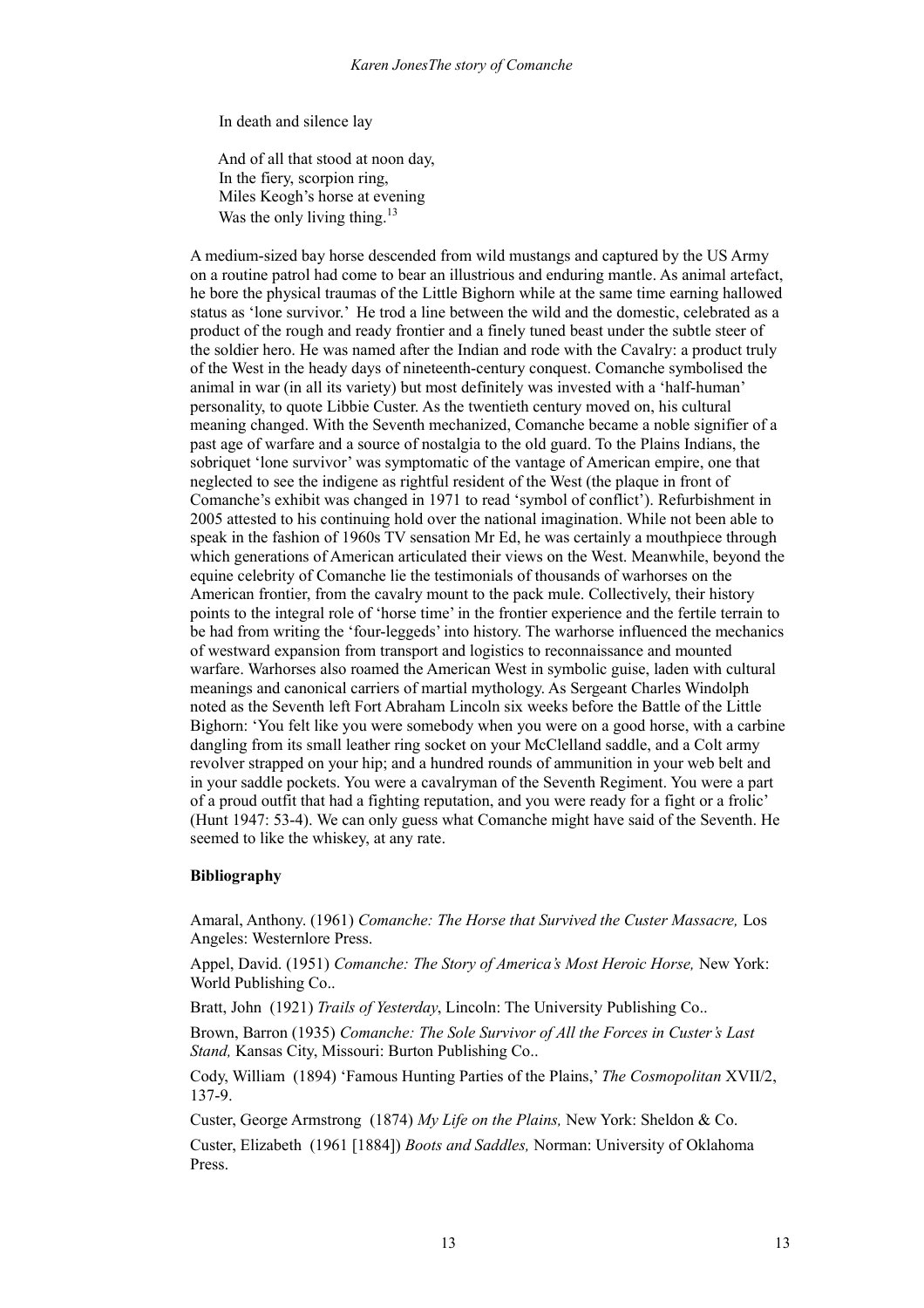Custer, Elizabeth (1898) *Following the Guidon,* New York: Harper & Bros..

Dallas, David (1976) *Comanche Lives Again,* Manhattan, Kansas; Centennial.

Dary, David (1976) *Comanche,* Lawrence, Kansas: University of Kansas.

De Steiguer, J. Edward (2011) *Wild Horses of the West,* Tucson: University of Arizona Press.

Dobak, William A. (1998) *Fort Riley and its Neighbors: Military Money and Economic Growth, 1853-1895*, Norman: University of Oklahoma Press.

Dobie, Frank (1952) *The Mustangs,* Boston: Little, Brown & Co..

Earenfight, Philip, ed. (2007) *A Kiowa's Odyssey: A Sketchbook from Fort Marion*, Seattle: University of Washington Press.

Ewers, John (1955) *The Horse in Blackfoot Indian Culture,* Washington, DC: Government Printing Office

Finerty, John F. (1890) *War-path and Bivouac: The Conquest of the Sioux,* Chicago: Donohue & Henneberry.

Frost, Lawrence & John Carroll, eds (1976) *Private Theodore Ewert's Diary of the Black Hills Expedition of 1874*, New Jersey: CRI Books.

Fougera, Katherine Gibson (1942) *With Custer's Cavalry,* Caxton, Idaho: N.P..

Godfrey, Edward S. (1921) *General George A Custer and the Battle of the Little Big Horn*, New York: The Century Co..

Hanson, Joseph Mills (1910) *The Conquest of the Missouri: Being the Story of the Life and Exploits of Captain Grant Marsh*, Chicago: A. C. McClurg & Co..

Hribal, Jason (2007) 'Animals, Agency and Class: Writing the History of Animals from Below,' *Human Ecology Review* 14/1, 101-111.

Hunt, Frazier & Robert (1947) *I Fought with Custer*, New York: Charles Scribner's Sons.

Lawrence, Elizabeth Atwood (1989) *His Very Silence Speaks: Comanche – The Horse That Survived Custer's Last Stand,* Detroit: Wayne State Press.

Leighton, Margaret (1957) *Comanche of the Seventh*, New York: Ariel Books.

Lowe, Percival (1965 [1906]) *Five Years a Dragoon, '49 to '54, and other Adventures on the Great Plains*, Norman: University of Oklahoma Press.

Luce, Edward (1939) *Keogh, Comanche and Custer,* Ashland, Oregon: Lewis Osbourne.

Magnussen, Daniel O., ed. (1974) *Peter Thompson's Narrative of the Little Bighorn Campaign 1876,* Glendale, CA: Arthur Clark.

McLaughlin, Castle, ed. (2013) *A Lakota War Book from the Little Bighorn: The Pictographic Autobiography of Half Moon, Cambridge, MA: Harvard University Press.*

Mengel, Robert (1968) *Comanche: Silent Horse on a Silent Field*, Kansas: Museum of Natural History, University of Kansas.

Mulford, A. F. (1878) *Fighting Indians in the 7 United States Cavalry,* Corning, NY: Paul Lindsley Mulford.

Ottevaere, James (2005) *American Military Horsemanship,* UK: Authorhouse.

Pride, W. F. (1926) *The History of Fort Riley,* n.p..

Rose, Frank (1955) *The Indian and the Horse,* Norman: University of Oklahoma Press.

Spotts, David L. (1928) *Campaigning With Custer and the 19thth Kansas Volunteer Cavalry on the Washita Campaign,* ed. E A Brininstool, LA: Wetzel Publishing Co..

Stillman, Deanne (2008) *Mustang: The Saga of the Wild Horse in the American West,*  Boston: Houghton Mifflin.

Unwin, Gregory (2003) *The US Cavalry,* Norman, OK: Red River Books.

Utley, Robert (1977) *Life in Custer's Cavalry: Diaries and Letters of Albert and Jennie Barnitz,* Colorado: The Old Army Press.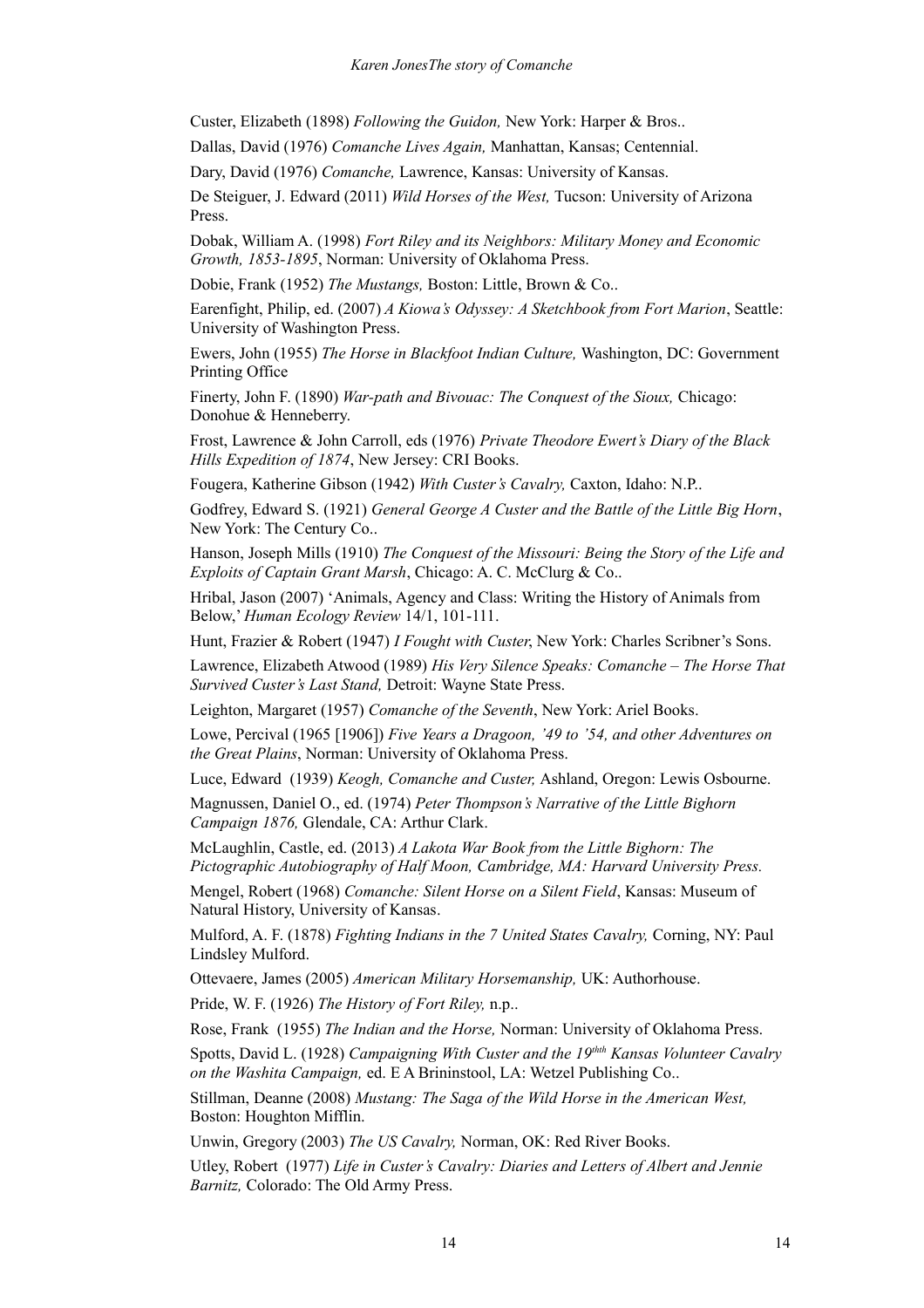White, Richard (1994) 'Animals and Enterprise,' in *The Oxford History of the American West.* Ed. Clyde A. Milner, Carol A. O'Connor, & Martha A. Sandweiss, New York: Oxford University Press.

Wister, Owen (1895) *Red Man and White,* New York: Harper & Bros.

Zogbaum, Rufus F. (1888) *Horse, Foot and Dragoons: Sketches of Army Life at Home and Abroad,* New York: Harper & Brothers.

**CV:** Karen Jones is senior lecturer in American and Environmental History at the University of Kent with research specialisms in Animal Studies and the American West. She is particularly interested in transnational movements of animals and cultures of nature. Her publications include *Wolf Mountains: A History of Wolves Along the Great Divide*, *The Invention of the Park*, and *The American West Competing Visions.*  She is currently completing a monograph for the University Press of Colorado on hunting, storytelling and empire on the frontier. In 2012 Karen received a research fellowship from the Autry Museum of Western Heritage to work on Warhorses in the West.

**E-mail**: [k.r.jones@kent.ac.uk](mailto:k.r.jones@kent.ac.uk)

**NOTES**